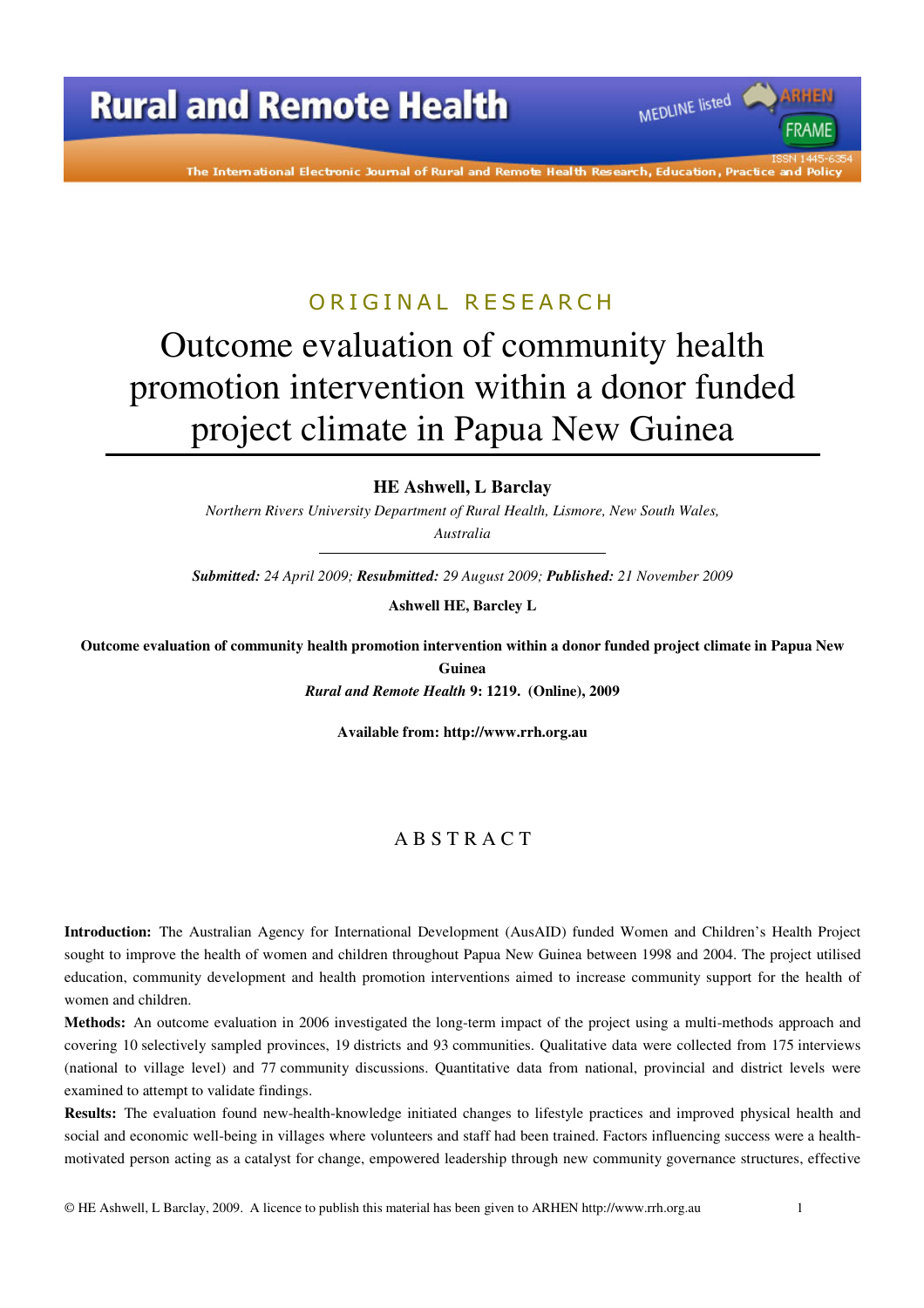The International Electronic Journal of Rural and Remote Health Research, Education Practice and Policy

visual tools and village health volunteers linking community and rural health workers. Failure was attributed to poor understanding of community development, limited information sharing, a 'top down' approach to community development and weak community leadership.

**Conclusion:** The project's community health interventions improved the interaction between the community and health system, and influenced improved use of maternal and child health services. Evaluation suggests sustainable improvements in health can be achieved through community led and maintained activity.

**Key words:** community development, donor aid, health promotion, Papua New Guinea.

# Introduction

The south Pacific island nation of Papua New Guinea (PNG) covers an area of  $462840 \text{ km}^2$  and has a population of more than  $5.2$  million<sup>1</sup>. Twenty-three per cent of the population are women of child-bearing age (15–44 years) while 14% are young children  $(<5 \text{ years})^2$ . The health system in PNG relies on a network of village aid posts, rural health centres, urban clinics and provincial hospitals $3$ .

The Australian Agency for International Development (AusAID) funded the PNG Women and Children's Health (WCH) Project between July 1998 and December 2004<sup>4</sup>. The first author was an external technical adviser to the project. This raises questions of bias, and an attempt was made to address this by reflexivity and continued scrutiny by the second author who supervised the work.

The WCH Project aimed to improve women and children's health though enhanced quality and coverage of rural health services throughout all 19 provinces and the national capital district of PNG<sup>5</sup>. Activities at national, provincial, district and community level were implemented with a substantial budget of AU\$32.5 million<sup>6</sup>. Key health-service activities included in-service training for district health workers, and improvements to the cold chain vaccine supply system. Community activities sought to increase support for the health of women and children through behaviour and attitude changes in relation to sanitation, hygiene and housing. Rural

health workers were identified as the target audience with activities focused on strengthening and expanding existing health volunteer programs.

Village health volunteers (VHVs) are health educators in their community. They link the village and health service; encourage a healthier lifestyle; help coordinate community health activities; support prevention of health problems; and encourage the use of maternal and child health services. Women and men who are respected and chosen by their community and have limited literacy can qualify for training as a VHV.

The link between agencies and personnel involved is shown (Fig1). The changing political and economic environment and foreign aid development context resulted in a 're-scope' of project objectives and outputs mid-way through the project in  $2001^7$ .

The Ottawa Charter for health promotion and the World Health Organisation's (WHO) 'healthy village settings' approach provided the conceptual basis for the approach taken<sup>8</sup>. The WHO strategies of developing community capacity for self-reliance in health through changes in lifestyle, healthy environment and strong social networks were emphasised<sup>8</sup>.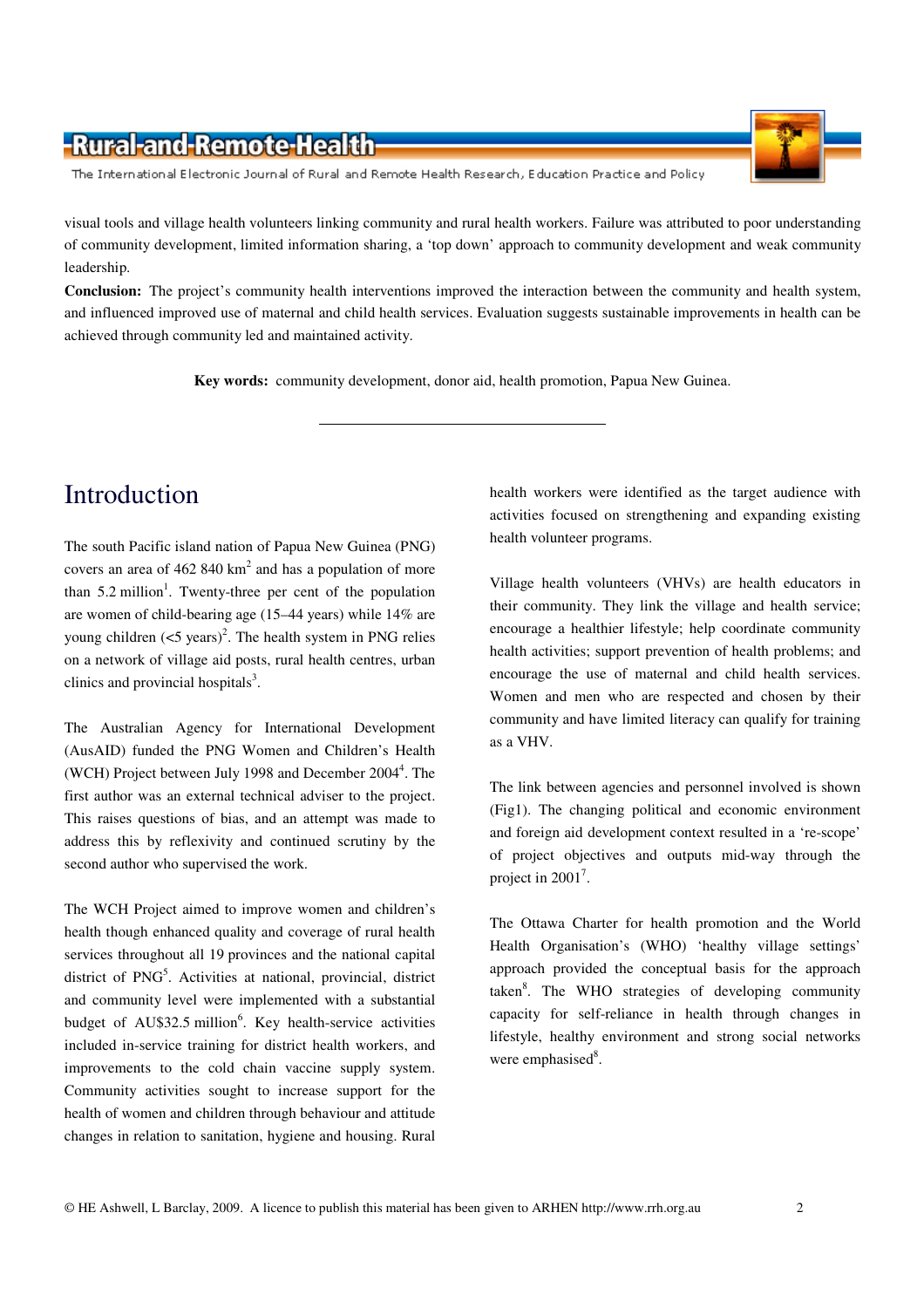The International Electronic Journal of Rural and Remote Health Research, Education Practice and Policy



#### **Figure 1: Titles, roles, and relationships of individuals engaged in the Women and Children's Health project community interventions between 1999 and 2003.**

Two main strategies were employed under the WCH Project's community component, the: (i) Community Action and Participation Program (CAP); and (ii) VHV program. The Department of Health sought to improve community participatory action through development of a CAP *Guide and Tool Kit*. The Guide incorporated principles of community development and health promotion. The Guide assisted rural health workers to encourage improved health practices and self-reliance in health in their community. The Tool Kit utilised activities that motivated community participation to identify priorities for action, develop a plan of action and take positive action to improve the community's health. The project trained more than 1100 individuals in the use of CAP at district and village level.

The second intervention focussed on supporting VHVs within 'healthy village' settings<sup>9</sup>. The project supported development of national policy, minimum standards, generic training materials and supportive resources for VHVs. Training materials utilised black and white line drawings appropriate for training people with varying levels of literacy across multiple language and cultural groups. Technical advisory meetings, program management training, and train-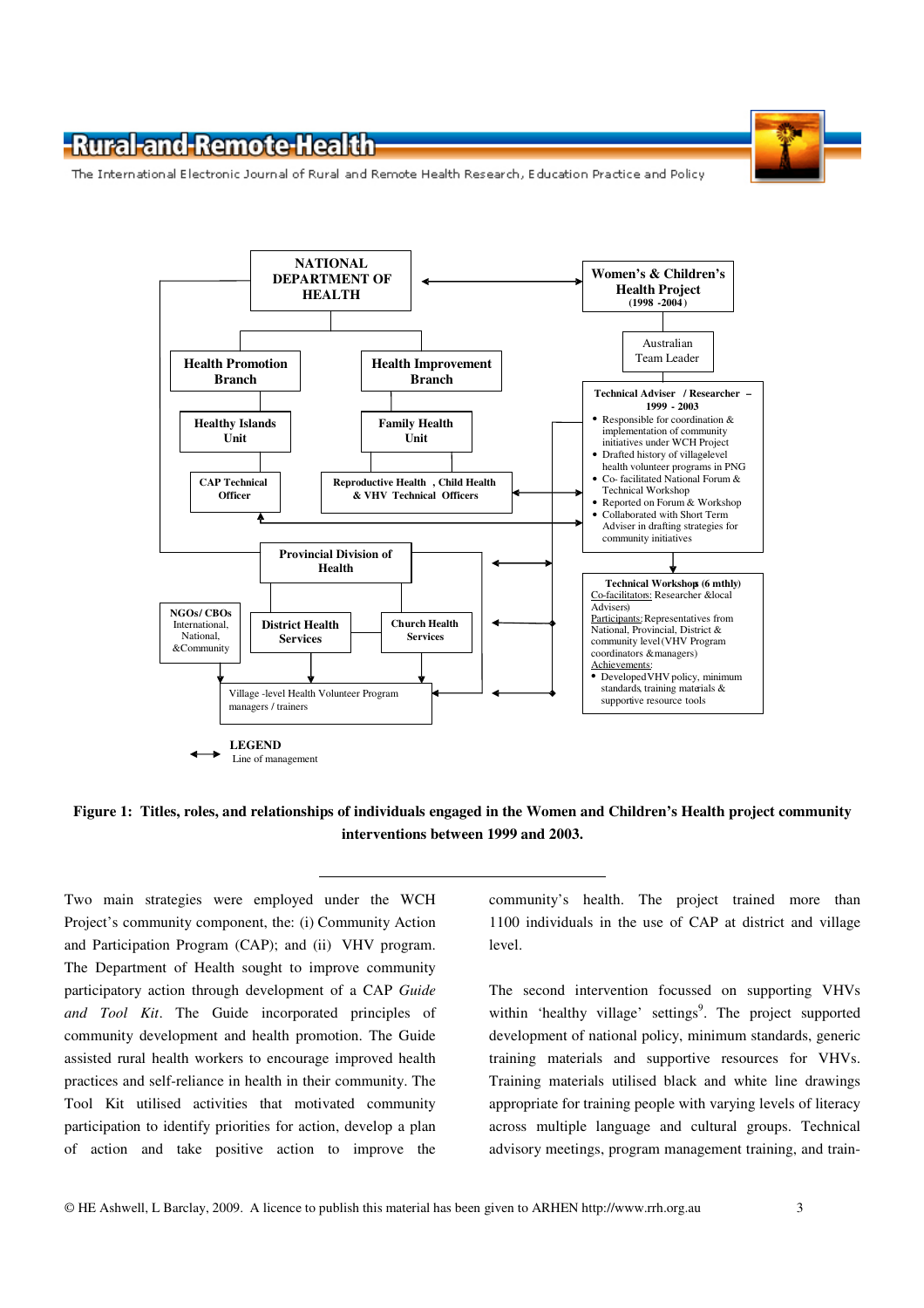The International Electronic Journal of Rural and Remote Health Research, Education Practice and Policy

the-trainer courses strengthened the capacity of VHV program managers. Existing village-level health volunteers (eg birth attendants, health promoters, health aides/assistants, health educators) were re-trained to update and broaden their knowledge and skills. Other individuals selected by their community were also trained as a VHV.

Key indicators of a healthy lifestyle were incorporated into two visual tools for monitoring community and family progress (eg 'healthy community' and 'healthy family'). The visual tool used 16 simple line drawings to depict each indicator (Fig2 is an example of one tool). These tools helped the community understand the link between the CAP process (community development principles) and VHV activities (educating about health) and the relationship to WHO's 'healthy village'<sup>9</sup>.

This article examines the impact of the CAP and VHV interventions on community support for the health of women and children as a result of the project.

# **Methods**

Two years after completion of formal project activities an outcome evaluation investigated the long-term impact of these community intervention activities on maternal and child health. The evaluation investigated how CAP and VHV program activities influenced interaction between the community and rural health workers. The evaluation also investigated whether the CAP and VHV programs influenced healthy behaviours and increased the use of maternal and child health services.

The evaluation was conducted in PNG between March and September 2006. A multi-methods approach to collecting qualitative and quantitative data was used to assess the interaction between the community and health workers and the community's use of health services $10$ . The rapid assessment, response and evaluation (RARE) process was used to collect, synthesise and analyse qualitative data $11$ . Significant stories of community activities and interaction

with the health system were collected as a culturally appropriate way of relating experience to knowledge.

The research setting was the PNG communities and rural health workers who were scattered across extremely rugged terrain (Fig3). The evaluation covered 10 of the 20 provinces  $(50\%)$ , all 4 regions, 19 of the 89 districts  $(21\%)$ , 44 rural health facilities (8%) and 93 isolated communities that were recipients of WCH project input<sup>10</sup>.

A multi-level targeted sampling technique was used to identify communities and rural health facilities within sampled provinces and districts (Fig4). One district per province and 2 health facilities within each district were sampled. Two communities in the catchment area of each health facility were sampled. This model was replicated in each province sampled. Selection was based on likely variability of uptake. Communities investigated were along the coast, in the hinterland, up mountain ranges and on outer islands.

Data were collected through interviews, group discussions, site visits, opportunistic observations of behaviours and health record audits. Informal interviews were conducted with 175 stakeholders, from national  $(n = 18)$ , provincial  $(n = 34)$  health officials, district health workers  $(n = 58)$  and villagers  $(n=3)^{10}$ . Health centre staff, responsible for maternal child health service delivery, health promotion activities and community health initiatives were interviewed together with aid post workers. A total of 77 communitylevel group discussions were conducted<sup>10</sup>. An additional 15 community site visit observations were made where noone was available for interview. Government and nongovernment organisation documents were studied and a health record audit undertaken. The Australian government donor agency, AusAID, financed field work activities.

The Government of PNG Medical Research Advisory Committee and Charles Darwin University Human Research Ethics Committee provided ethical approval for the research.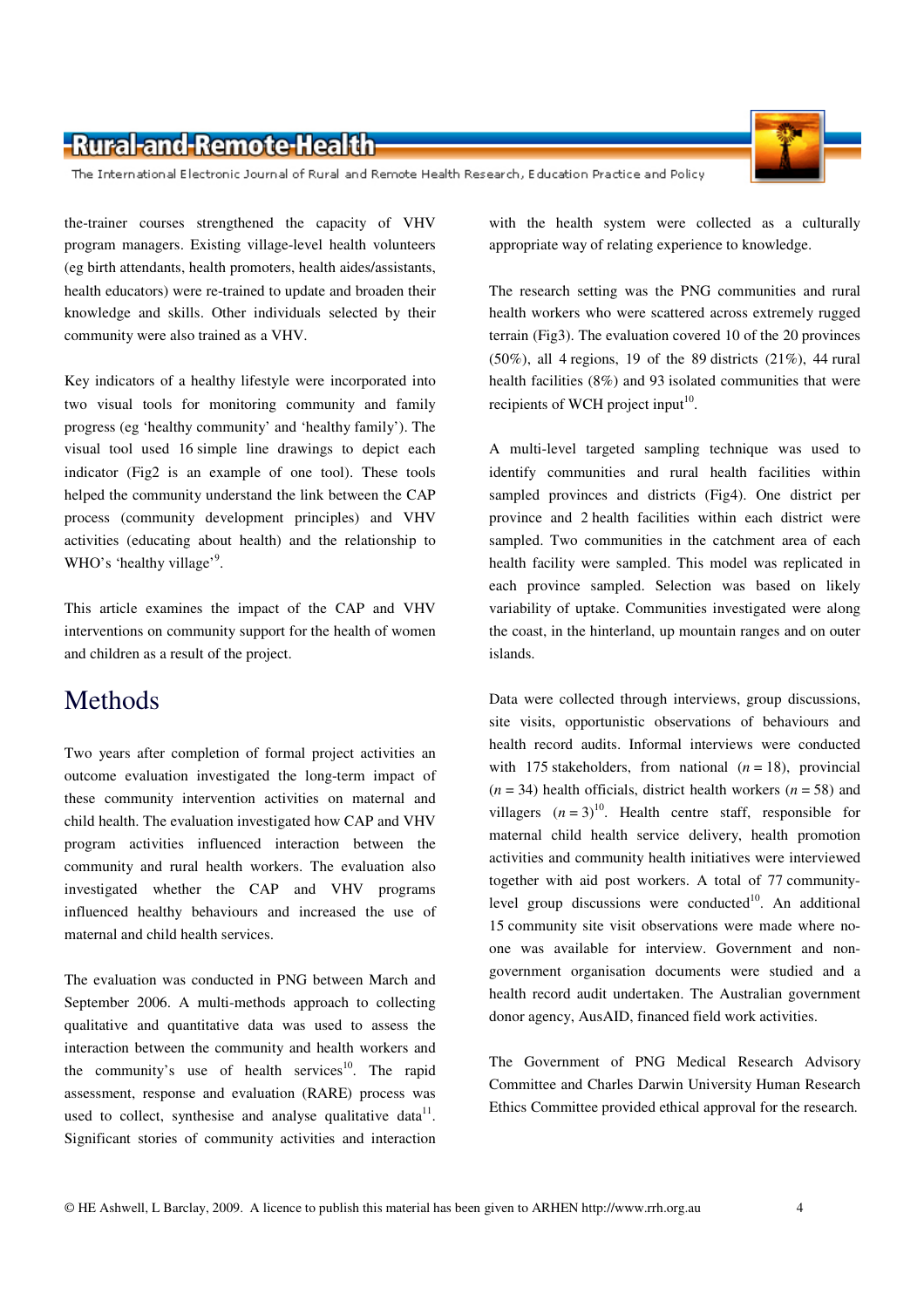The International Electronic Journal of Rural and Remote Health Research, Education Practice and Policy



**Figure 2: Sample of the** *Healthy Community* **visual tool.**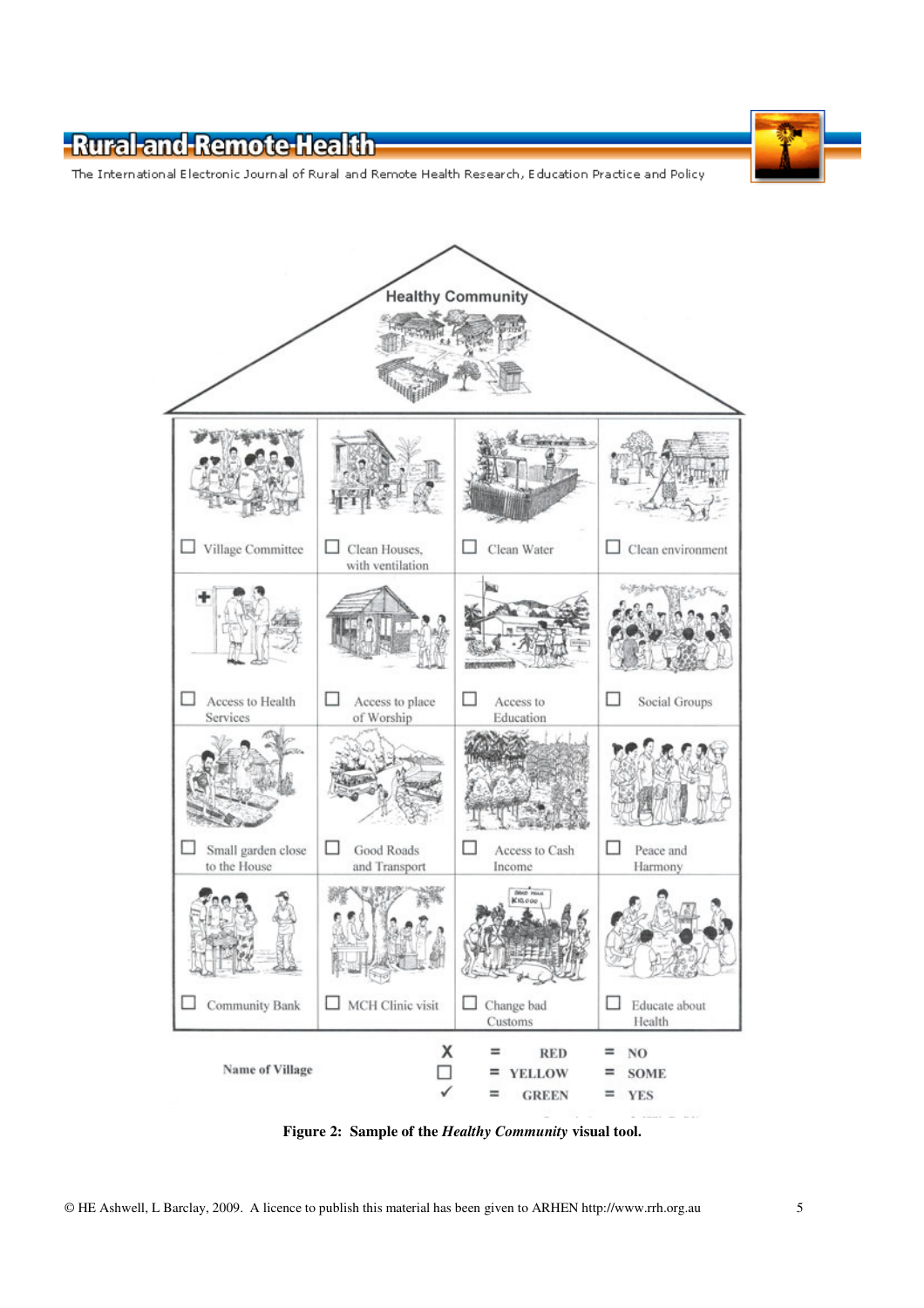

The International Electronic Journal of Rural and Remote Health Research, Education Practice and Policy



**Figure 3: Traversing difficult terrain, East New Britain Province (Photo: A. Dio).** 

Health promotion interventions are usually directed towards increasing an individual's control over their health<sup>8</sup>. According to WHO's Ottawa Charter, directing action towards changing social, environmental and economic conditions helps individuals 'achieve their fullest health potential'…'by taking control of those things which determine their health'  $(p.1)^8$ . The best way is to judge the intervention's ability to modify risk factors and behaviours, and the personal, social and environmental factors shaping them<sup>12</sup>. A successful health outcome, therefore, can be defined as 'a change in the health of an individual or group which is attributable to an intervention'  $(p.29)^{12}$ . Green and Kreuter<sup>13</sup> define 'effectiveness' as the proportion of people intended to receive the program who changed as intended.

Demonstrated outcomes for this study were categorised according to the amount of change in the community that could be attributed to WCH project community interventions. The term 'successful' was assigned to a community, based on the PNG healthy islands framework criteria for a 'healthy community' setting<sup>9</sup>. Assessment of each community was according to the degree to which they met the minimum requirements (Table 1). The *Healthy Community* visual tool (Fig2) was used as a guide by community leaders when reporting to researchers on their community's achievements. Qualitative data from interviews and discussions were analysed according to recurring themes. Quantitative data from health records were compared with qualitative findings.

### Results

#### *An overview*

The evaluation identified the sustained impact of community intervention activities more than 2 years after formal completion of the project. The CAP and VHV program activities positively influenced interaction between the community and rural health workers. Changes in 'successful' communities demonstrated more healthy behaviours and increased use of maternal and child health services.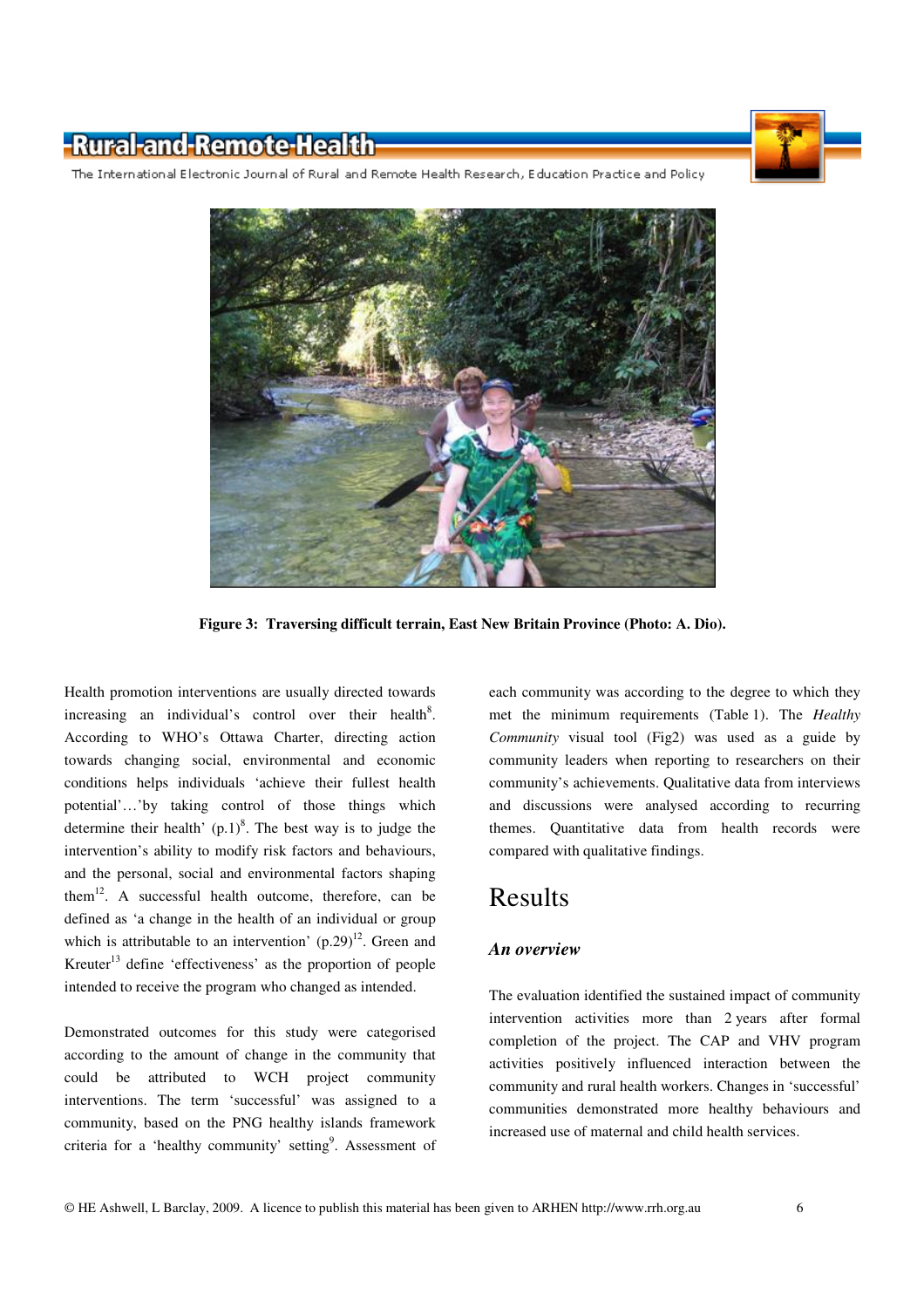The International Electronic Journal of Rural and Remote Health Research, Education Practice and Policy



**Figure 4: Multi-level, targeted sampling technique used to identify communities and rural health facilities within the sampled provinces and districts.** 

Discussions with individuals and community leaders identified reduced incidence of illness and improved physical health in families of those villagers who made behavioural and environment changes to improve their health. Previously they believed *sanguma* (sorcery) caused illness. Increased knowledge and understanding of the 'real' (root) cause of illness motivated behaviour changes as individuals realised that unhealthy practices were making them sick (Fig5). Individuals reported experiencing benefits from simple, small and inexpensive changes (such as

improved sanitation and waste disposal practices) that motivated changing traditional ways (Fig6). Positive benefits from these changes have resulted in people accepting a more hygienic environment and improved sanitation practices as the social norm (Fig6). Participants repeatedly told how they now realise improvements are not likely to come from the 'government' and so they have taken up the challenge to improve the environment themselves. Changes in one community have influenced nearby communities because they see the benefits to family health in their neighbours.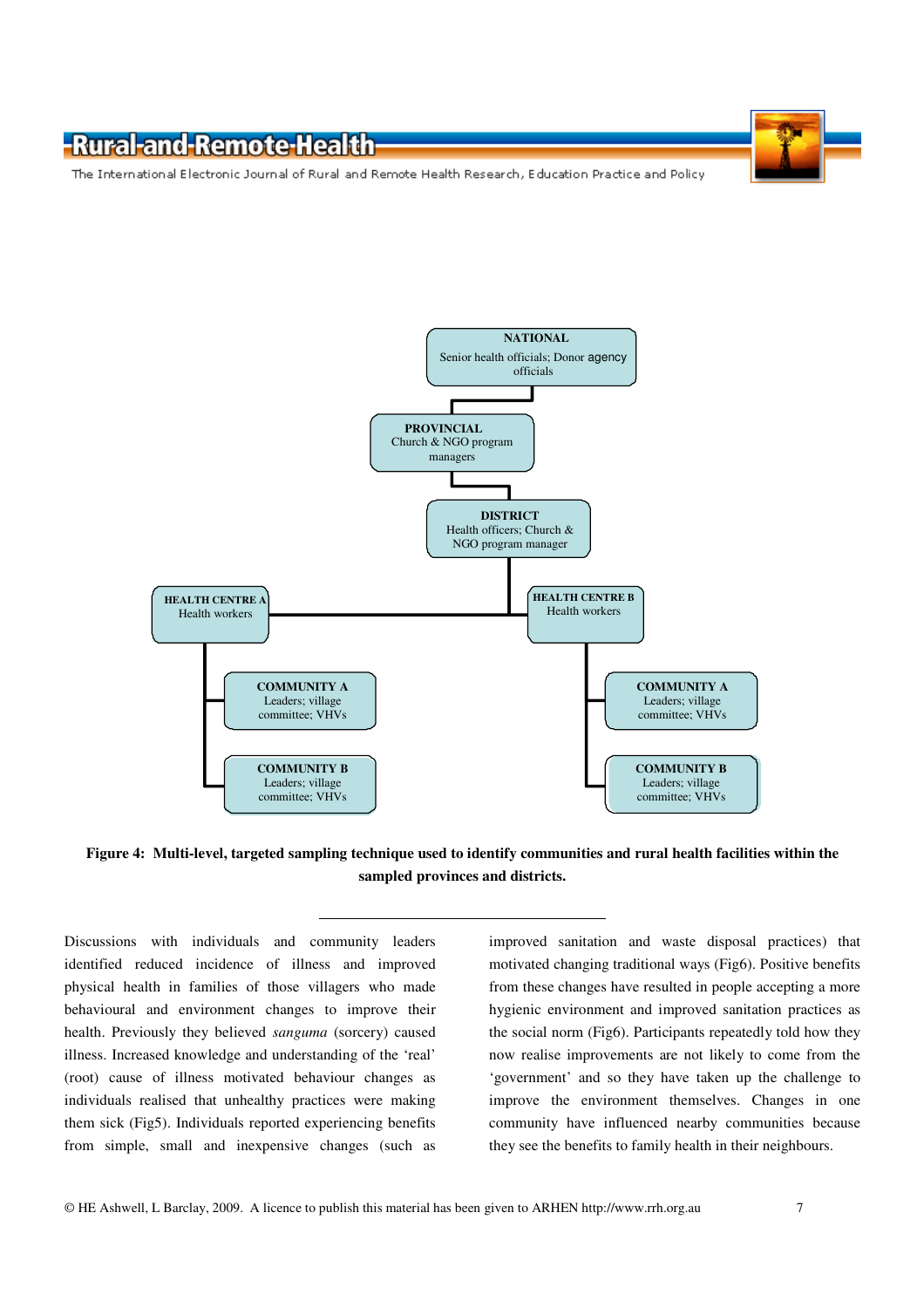

The International Electronic Journal of Rural and Remote Health Research, Education Practice and Policy

| <b>Provinces</b>        | <b>Districts</b>   | <b>Communities</b> |                                 |                   |
|-------------------------|--------------------|--------------------|---------------------------------|-------------------|
|                         |                    | Less<br>successful | <b>Moderately</b><br>successful | <b>Successful</b> |
| <b>East New Britain</b> | Pomio              | 2                  | $\Omega$                        | 5                 |
| Milne Bay               | Alotau             | $\overline{2}$     |                                 |                   |
|                         | Samarai-Murua      | 4                  | $\mathbf{0}$                    | $\overline{0}$    |
| Southern Highlands      | Nipa-Kutubu        | $\overline{0}$     | 3                               | $\overline{2}$    |
| Gulf                    | Kikori             | 1                  | $\mathfrak{2}$                  | $\overline{0}$    |
| Madang                  | Madang             | $\overline{2}$     | $\overline{2}$                  | 1                 |
|                         | Usino-Bundi        | $\overline{0}$     | $\overline{0}$                  | 3                 |
|                         | Raikos             | $\theta$           |                                 | $\overline{0}$    |
|                         | Sumkar             | $\overline{0}$     | $\overline{0}$                  | $\overline{0}$    |
| Morobe                  | Huon               | 1                  |                                 | $\overline{0}$    |
|                         | Nawae              | $\theta$           | $\theta$                        | $\overline{0}$    |
|                         | Markham            | 1                  |                                 | $\overline{0}$    |
| Enga                    | Kompiam            | $\overline{0}$     | $\overline{0}$                  | 6                 |
| Western Highlands       | Mul-Baiyer         | $\theta$           | $\theta$                        | $\overline{4}$    |
| East Sepik              | Wosera-Gaui        | $\overline{0}$     | 5                               | $\overline{0}$    |
|                         | Maprik             | $\theta$           |                                 | 8                 |
|                         | Ambunti-Dreikikier | $\overline{0}$     | $\overline{0}$                  | 7                 |
| Oro                     | Ijivitari          | $\overline{0}$     |                                 | $\overline{2}$    |
|                         | Sohe               | $\overline{c}$     |                                 | $\theta$          |
| Totals                  | 19                 | 15                 | 19                              | 39                |
|                         |                    | 21%                | 26%                             | 53%               |

**Table 1: Observed impact across 73 sampled communities visited in 2006**<sup>10</sup> **.** 

Examples of changed behaviours and hygiene practices included people using a pit latrine rather than defecating in the bush behind the house, in the garden or on the beach. Pigs have been removed from areas of human habitation and fenced in an enclosure. Some communities had relocated to allow each family space to build a new house with improved ventilation, a pit latrine and small vegetable garden. One community's resourcefulness provided water for household purposes by digging a drain and allowing nearby stream water to flow alongside the road through the village. Some families built raised platforms as a drying rack for cooking and eating utensils, protecting them from contamination by dirt, flies and animals (Fig6). 'Successful' communities often carved out an access road to the village, erected fences around each family's allotment and planted colourful shrubs along the fence line. This appeared to contribute to a sense of community pride, social cohesion and harmony.

Individuals in 'successful' villages made statements such as:

*Now we enjoy eating often meals with new foods such as chicken, fish, rabbit, beans, peanuts, carrots and cabbage…we now understand it is important to eat a lot of different kinds of foods to prevent illness,*  $(p.130)^{10}$ 

Individuals reported:

*Before our cultural beliefs restricted children and pregnant women from eating certain foods. Now they can eat any kind of food and we have seen the changes* [in them] *and they are now healthy,* (p.130-  $131)$ <sup>10</sup>

*Our children are healthier and better nourished which helped them improve their learning ability and so we are seeing them go on to higher grades in school,* (p.131)<sup>10</sup>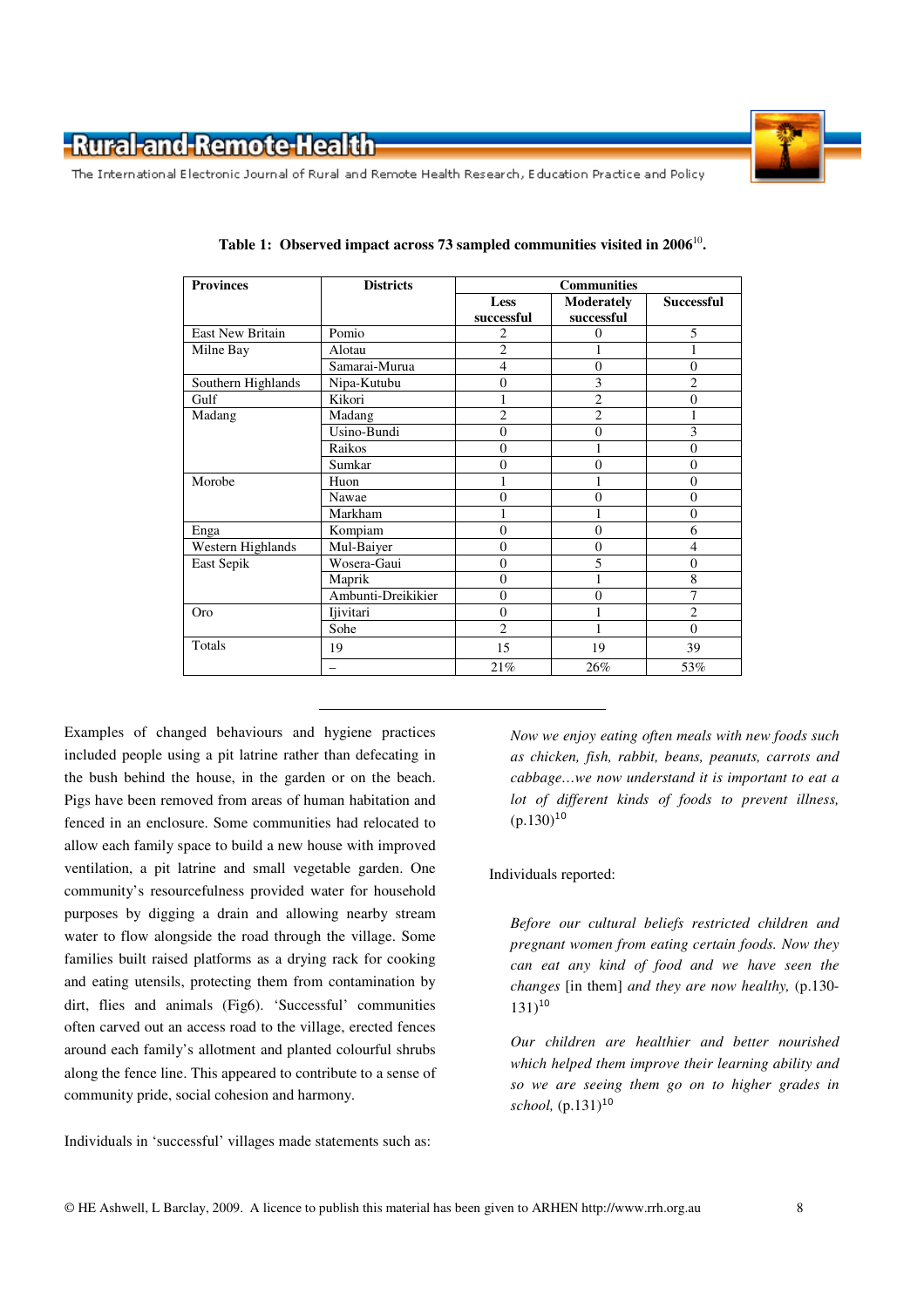

The International Electronic Journal of Rural and Remote Health Research, Education Practice and Policy



**Figure 5: Example of an 'unsuccessful' village environment, Oro Province.** 



**Figure 6: Example of a 'successful' village environment, Western Highlands Province.**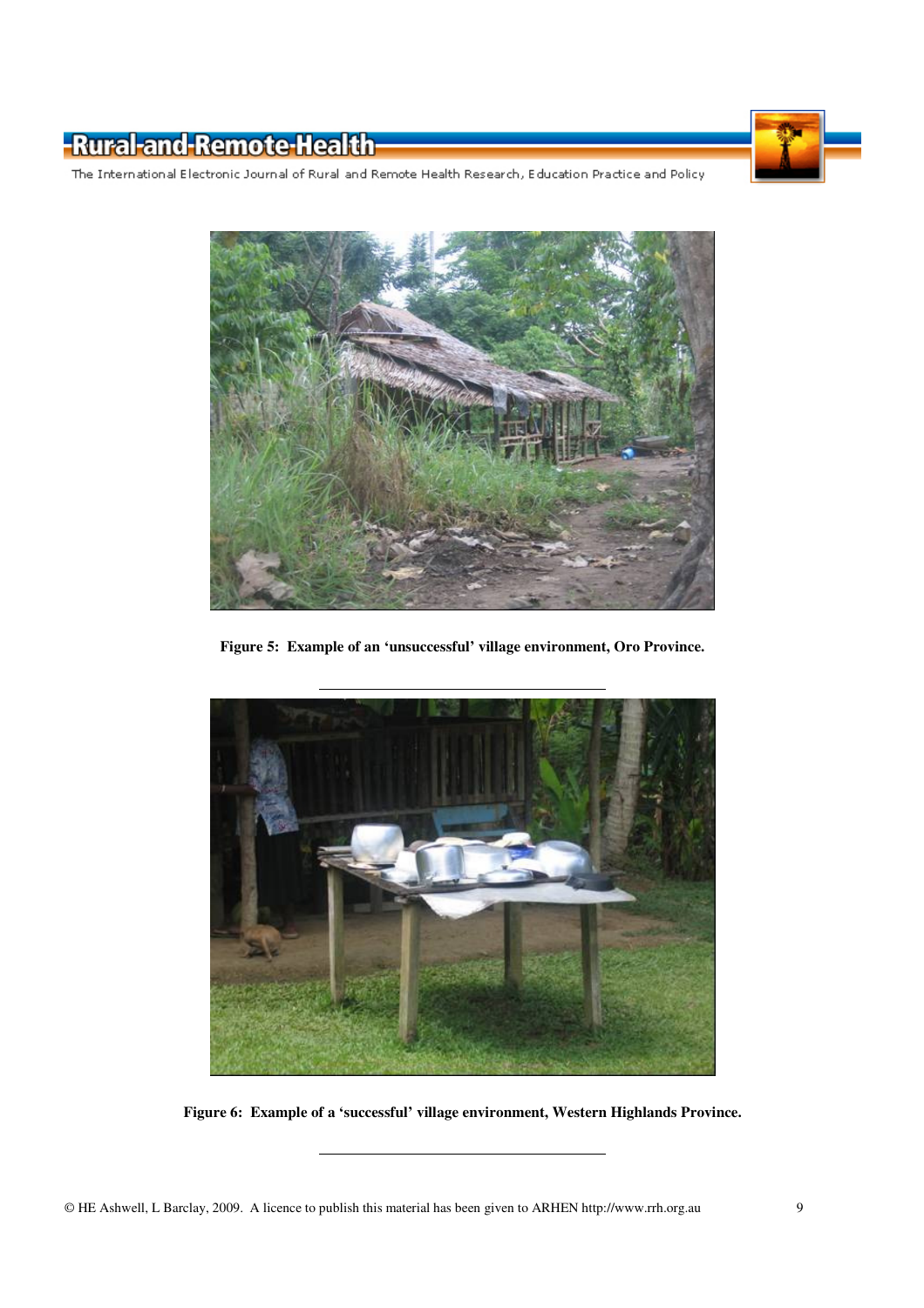The International Electronic Journal of Rural and Remote Health Research, Education Practice and Policy

One community had established their own farm raising fingerlings, chicks, rabbits and vegetable seedlings for free distribution to individuals and families. The observed impact in 73 sampled communities are summarised (Table 1).

#### *Reported consequences of change*

'Successful' villages identified changes leading to improved physical health with unintended consequences in other aspects of life. Informants reported fewer bouts of illness and increased strength and energy for gardening. Extra produce had increased the family's income giving freedom to increase food intake, eat a variety of foods, purchase store goods, clothing and other basic necessities. Increased income provided money for children's education. Increased respect for authority among young people had reduced social problems such as criminal offences and domestic violence. Participants in large community meetings described how improved relationships had reduced social problems caused by using marijuana and alcohol, and smoking.

The role of women in society is changing in PNG, as elsewhere, because increasingly men respect women's opinions. Attitude changes were reported to help community leaders better take up the challenge of responsibility for community health and development. Leaders believed establishing a village health development committee (a strategy advocated through the VHV program) helped strengthen their authority, improved cooperation and respect and increased participation in weekly community activities.

Observations of the numbers of clients seeking curative treatments at aid posts in one district clearly demonstrated the impact of community health education in reducing illness and the health worker's workload. These health workers remarked how this had freed them from the clinical tasks associated with treatment to provide health education and assist communities in promoting healthier lifestyle practices.

Community leaders and local women in 69 villages (84%) surveyed spoke of how women are no longer dying in

childbirth. The reasons given were that women, now supported by a VHV, attend antenatal care and are more likely to give birth at a health facility. Although local health worker data confirmed these statements, they could not be verified statistically because the health information system does not disaggregate village-level data.

#### *Reasons for change*

Evidence of the intervention's success varied among communities, within districts and throughout provinces. A combination of strategies appeared to have maximised effects. These included CAP process training, exposure to a model 'successful' community, the use of visual tools, and additional training for VHV program managers and trainers. Training in the CAP process alone failed to provide the desired outcome. Success in initiating hygiene and environment changes was attributed to the combination of health workers and trained male and female VHVs working together.

The study found community changes occurred relatively quickly within matrilineal regions because women had more influence on initiating changes. Those within patrilineal regions were restricted by male dominance and appeared to be more reluctant to change from traditional ways. The men needed more convincing of the benefits to society before considering the introduction of change. However, those communities with a strong religious affiliation had a sense of connectedness that was quickly strengthened following the intervention. Leaders acknowledged the need for fresh impetus and support from district and provincial health staff to enhance their motivation to maintain changes in a healthier community.

Certain characteristics appeared to be contributing to positive effects that were absent in 'less successful' or 'unsuccessful' communities. Five success factors were identified. The first was a motivated health individual acting as catalyst for change, driven by vision and commitment. In 'successful' communities sampled, this was someone with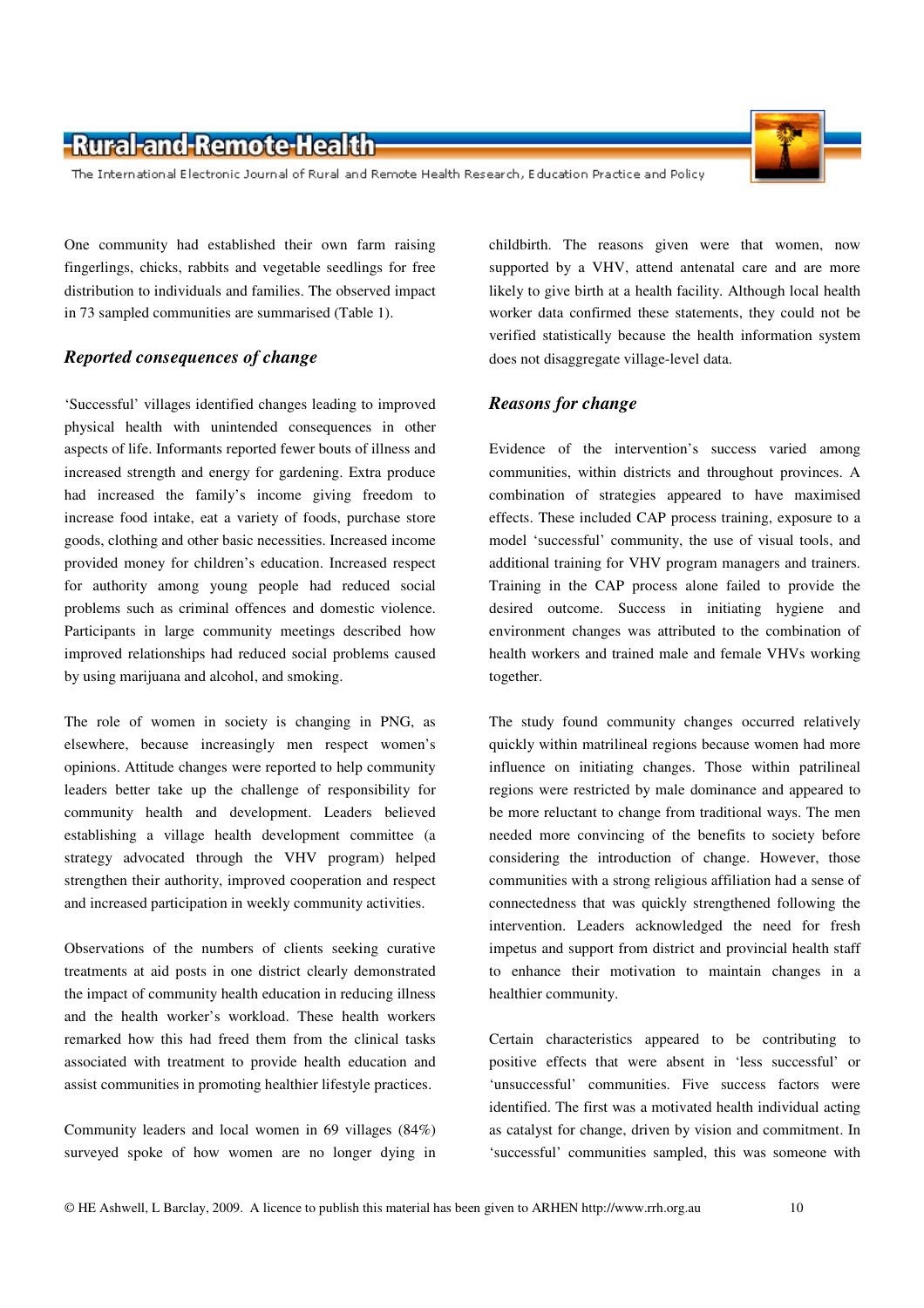The International Electronic Journal of Rural and Remote Health Research, Education Practice and Policy

authority and community respect, usually a health worker, community leader or VHV. Second, based on the existing local government structure, a new governance structure was established in most 'successful' villages, namely the village health and development committee. This committee strengthened the capacity of community leaders and provided impetus for change. Third, those exposed to a 'successful' community under the WCH Project were empowered by this example to initiate sustainable lifestyle changes in their community. Fourth, visual tools depicting healthy family and village settings provided a pictorial guide that raised awareness of the need for change and provided a checklist of progress. Fifth, VHVs acted as a link between their community and local health workers. New knowledge and skills had empowered VHVs to provide education on healthier lifestyle, and motivated community leaders to initiate changes. Volunteers were acting as role models in their community and other individuals followed their example. Volunteers were encouraging families to use maternal and child health services.

District level health workers had trained community leaders in the CAP process, promoted healthier practices and were supporting VHVs. This had created an atmosphere of partnership and cooperation between health workers and the community. Evidence of the strength of cooperation was observed during community discussions in 'successful' villages, highlighting the effectiveness of such collaborations in creating healthier communities.

Those health workers who understood the relationship between social and environment factors and common illness in society were better equipped to influence community changes. Community members commented on the working partnership between VHVs and local health workers. This evidence of a good relationship was observed to be strongest in communities where local health workers had been actively involved in training VHVs. As a result, leaders from these communities were more willing to work with these health workers and better support their VHVs.

The situation was very different for those VHVs in 'less successful' communities because their community did not support them. Local community health workers and nursing officers continued to view their own role as providing only 'curative' care, giving little attention to preventative health care services or promoting a healthier lifestyle. They were not involved in training and monitoring VHVs. The community, therefore, did not recognise their VHVs and failed to support and reward them in traditional ways. Health education appeared to be seen as an unnecessary intrusion into these employed workers' busy clinical schedules. They had stopped giving health promotion messages because they could not see evidence to suggest their message had been heard.

Failure of the project CAP intervention to impact on communities appeared to have been influenced by a lack of understanding of community development approaches. This was exacerbated by a 'top-down' approach. The unwillingness of health workers to share information, weak community leadership and opposition in 'less successful' and 'unsuccessful' communities had inhibited any progress.

Lack of community cohesiveness and a gender dominant hierarchy was evident in 'unsuccessful' communities. Community discussions and observations suggested if community leadership was weak then individuals showed little respect for it, and there was little mutual cooperation. This was demonstrated by their lack of support for weekly community activities. In communities where politics and jealousy had affected the leadership there was little sustainable evidence of lasting change influencing health and wellbeing. Also, in communities where national level staff, as distinct from local district personnel, had conducted training, community members failed to claim 'ownership' of changes.

This study found less than 1% of the 1100 trained in the CAP process alone (ie without VHV training to complement this) had applied their new knowledge and skills. Where evidence did show a positive effect from CAP training only, this was reputed to be the result of additional intensive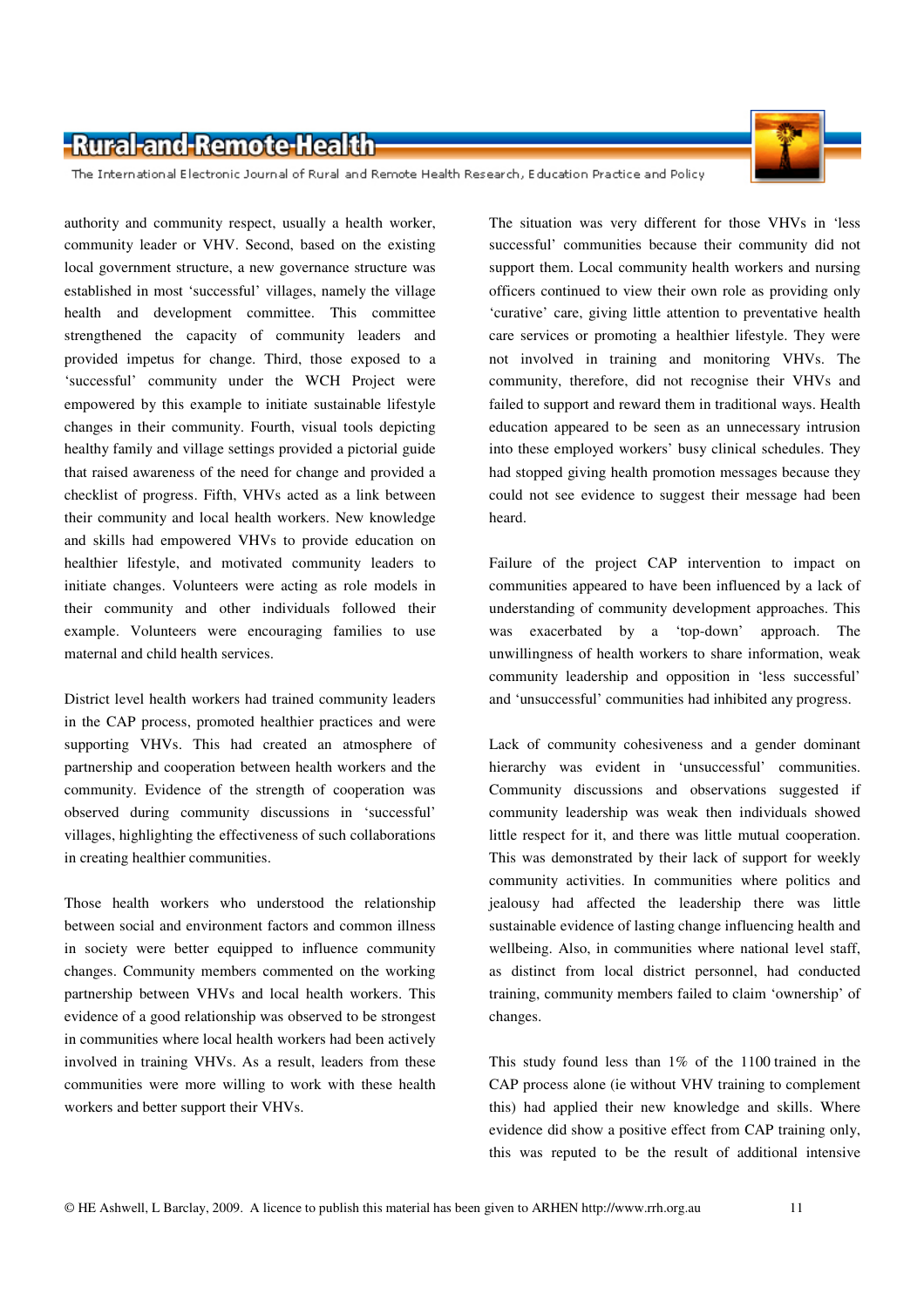The International Electronic Journal of Rural and Remote Health Research, Education Practice and Policy

provincial and district follow-up support. Some health workers appeared reluctant to share information and failed to share their new knowledge of the CAP process or newly developed materials for training and monitoring VHVs. Provincial health officials, in this case, had failed to pass on information and materials to implementers at district and health facility level.

The findings indicate those trained in CAP process, in combination with VHV program intervention activities, applied their new knowledge and skills successfully. These people were exposed to a 'successful' community model, use of visual tools to raise awareness and monitor progress and additional training in management and teaching techniques.

#### Discussion

The principles of health promotion and community development seek to empower individuals to take control of their lives by making decisions that improve health and lifestyle $13-15$ . Access to reliable information and the role individuals play in influencing their own health through behaviour are recognised as important factors in changing health behaviour<sup>15,16</sup>. An individual's experience of good physical health is intricately linked to their feeling of control over their own life and reinforces maintenance of behaviour change $^{14,15}$ .

Evidence from this study suggests new-health-knowledge initiated attitudinal and behaviour changes in personal and environmental hygiene that contributed to social and economic wellbeing. A renewed sense of belonging from reworked community leadership reduced resistance to change and influenced individual participation in initiating and maintaining changes. Increased trust, reciprocity and collective action were evident in this study. This outcome is consistent with theories of community-based development and health promotion. It is also consistent with the philosophy of a 'bottom-up' approach empowering individuals to change the balance of power and increase their self-reliance in health $13,14$ .

This research shows families in 'successful' communities now live in a cleaner environment with increased income, better housing and road access. All of these improvements were locally generated. Improved hygiene practices helped reduce the burden of disease. These include improved sanitation and waste disposal practices, with animals fenced away from human habitation and raised dish racks used to protect utensils from contamination. An improved diet and a wider variety of available foods appeared to have influenced the health of children and their learning ability.

A more people-centred approach (one that achieves development 'with', rather than 'for' the people) has frequently demonstrated positive long-term outcomes $^{13,17}$ . Community ownership is basic to development, supporting a sense of community identity and sustainability of changes<sup>14,15</sup>. In this study community members who were engaged in addressing their community needs were enthused to change. The new governance structure generated renewed respect for leadership and a willingness to participate, claim 'ownership' of changes, and commit to future changes.

The link between ultimate vision and immediate outcomes is an important component of community health development programs<sup>14,15</sup>. Studies have demonstrated the link between vision and clear goals, for the immediate outcomes of activities are vital to success in health promotion<sup>15,18,19</sup>. The 'healthy settings' approach is seen as one way to link vision with action and transform that vision into manageable action steps $^{19}$ . This study identified well-informed individuals, driven by vision and commitment as the catalyst in motivating community action towards healthy behaviour changes.

Evidence suggests the visual tools developed as part of the VHV program provided a pictorial guide to help individuals identify priority needs and appropriate solutions, and also motivated action for change. Combining adult learning principles with social marketing techniques increased effectiveness of community-level health education materials<sup>14</sup>. The use of drawings is appealing, helps clarify ideas difficult to express in words, and provides vital

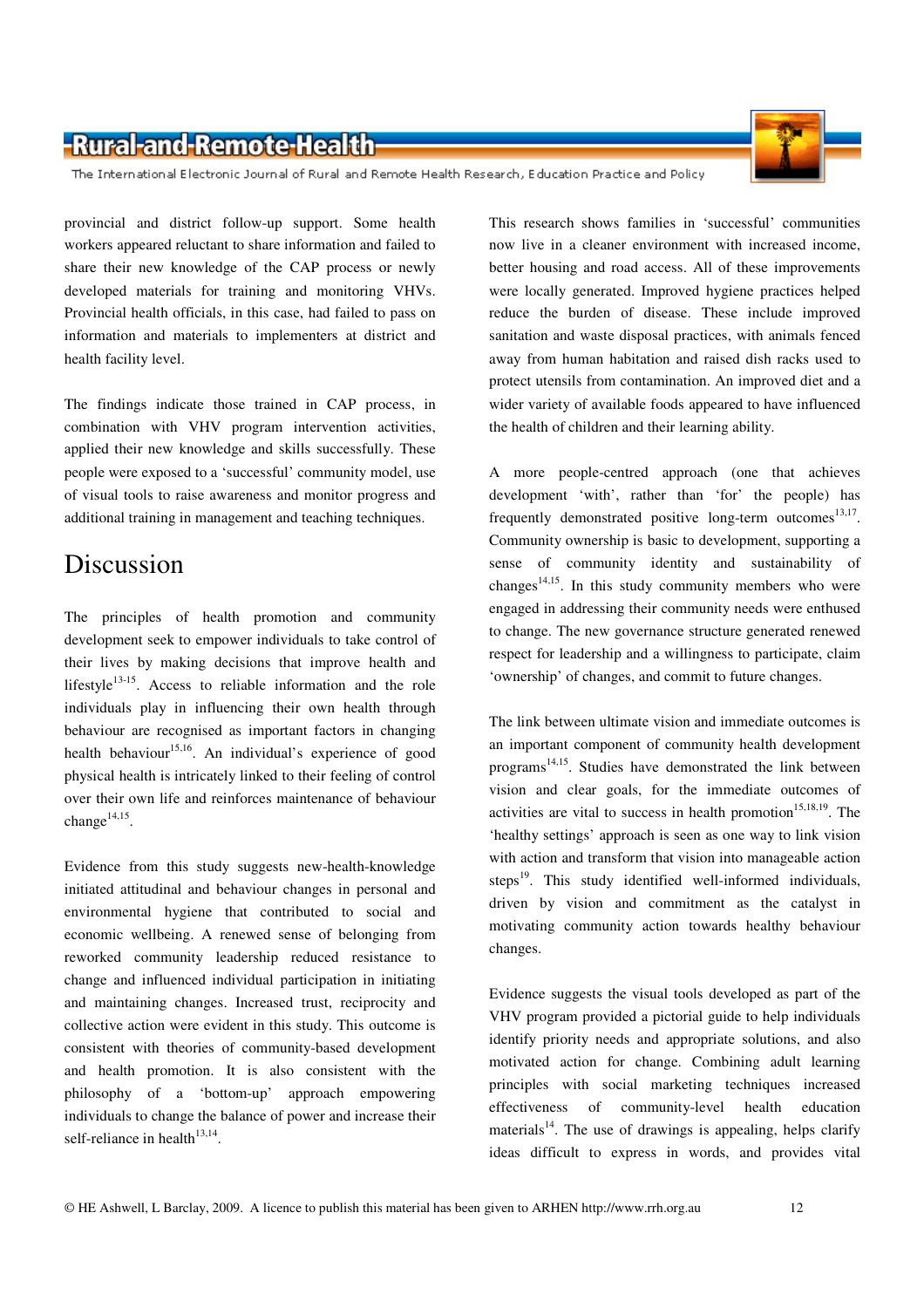The International Electronic Journal of Rural and Remote Health Research, Education Practice and Policy

information that health workers take for granted as 'known'<sup>14</sup>. Such materials were crucial in this setting where literacy is limited. Local ownership and use of these visual tools would indicate they have been appropriately designed.

Health workers can play a vital role in the community development process by developing relationships and listening to peoples' needs<sup>15</sup>. Evidence from this research confirms this with good relationships between local health workers and VHVs in 'successful' communities. Health workers with new knowledge and skills in principles of health promotion and sustainable community development were able to more effective influence and support communities initiating changes.

The evidence collected for this research from many disparate villages demonstrated those communities, which themselves initiated changes, had maintained those changes more than 2 years after the completion of project input. They explained this was because they owned these changes and were proud of their achievements. This confirms Green & Kreuter's<sup>13</sup> predisposing, reinforcing and enabling process, and the use of a 'bottom-up' approach to community health and development. A partnership approach to working with communities was evident in 80% of sampled districts in 2006. Waisbord<sup>20</sup> examined the impact of a capacity building intervention on Peruvian health worker performance in health promotion that supported improved community health practice. Training alone was found to be insufficient, providing no immediate or tangible effect on health worker performance<sup>20</sup>. This research identified that intensive 'oneoff' training of health workers in the CAP process alone failed to achieve a sustainable outcome.

This study found additional practical learning strategies increased health worker's application of knowledge and skills. These were visiting a 'successful' community, use of visual tools, and additional training in management and teaching techniques. The mutual enhancement of these activities created a synergy that worked to produce a sustainable outcome. Provincial and district level VHV program managers had additional stimulus and motivation

through attendance at regular six-monthly technical meetings, alongside monitoring and support visits from national level. This research confirmed success in community health development requires a combination of activities to meet goals, not just 'one-off' training.

# Conclusion

This article has presented the qualitative findings from an outcome evaluation conducted in PNG in 2006. The findings identified sustained impact of community health interventions (CAP and VHV program initiatives) 2 years after formal completion of WCH Project activities. The interventions resulted in communities taking increased responsibility for their health through healthy lifestyle changes. Communities that partnered with the local health system increased their use of health services to help improve the health of women and children.

Certain characteristics appeared to contribute to positive effects which were absent in 'less successful' or 'unsuccessful' communities. These were a health motivated individual acting as catalyst for change driven by vision and commitment, a new local governance structure, visual tools, supportive VHVs and well-informed rural health workers.

# Acknowledgement

The authors acknowledge the Australian Agency for International Development for funding the WCH Project, and the first author's field work in PNG during 2006.

# **References**

1. Commonwealth Local Government Forum. *Country profile: Papua New Guinea*. (Online) 2005. Available: Available from: http://www.clgf.org.uk Accessed: 20 September 2007.

2. Government of Papua New Guinea. *Papua New Guinea 2000 Census: final figures*. Waigani: National Statistical Office of Papua New Guinea, 2002.